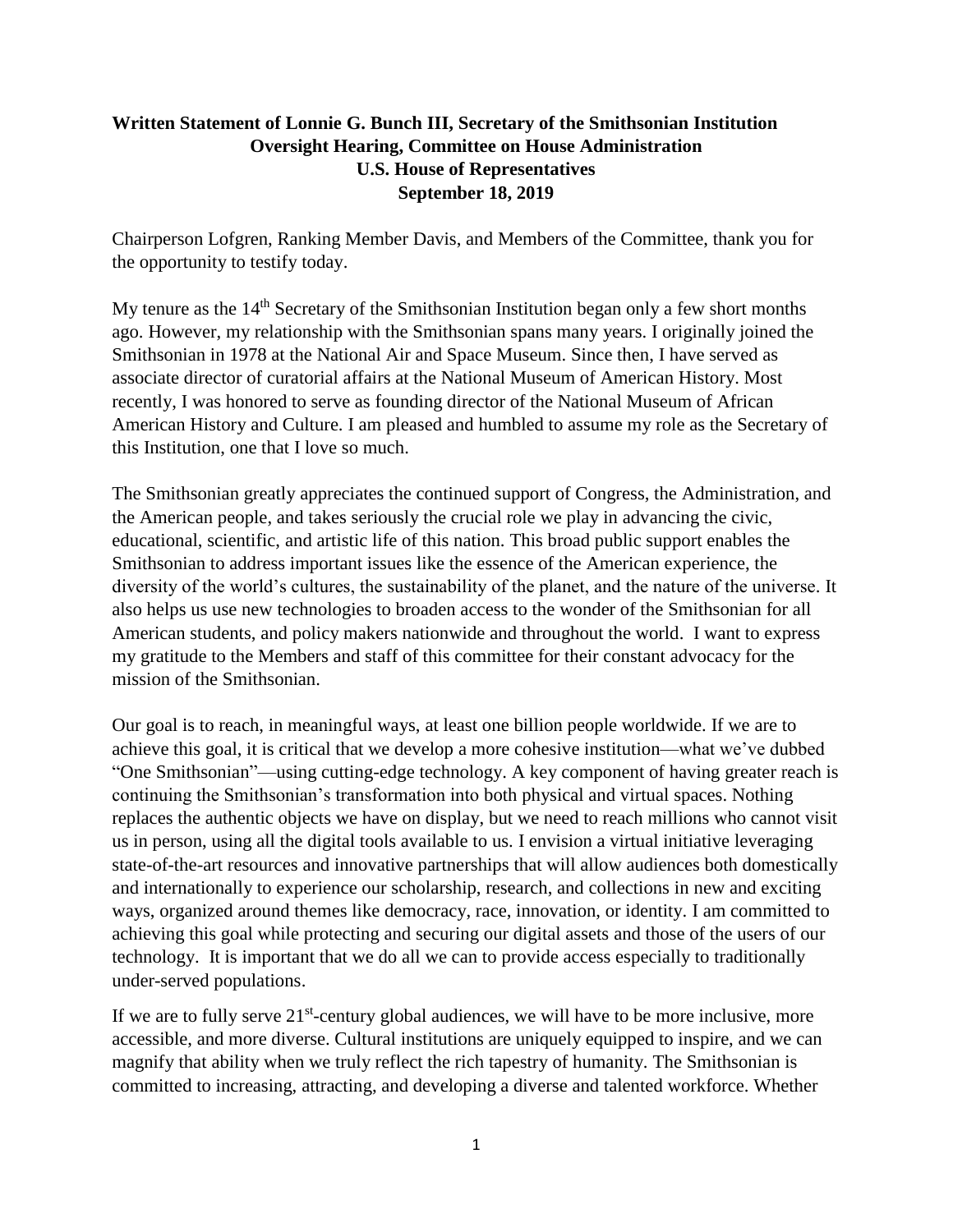focusing on leadership employees, volunteers, fellows, or interns, diversity and inclusion are paramount to the future of the Institution.

A critical part of making museums more diverse is to include traditionally under-represented stories. Specifically, highlighting the stories of American women, Latino Americans, and Asian Pacific Americans is vital to fulfilling the Smithsonian's purpose. Based on the success of the National Museum of African American History and Culture, we know that visitors to our museums and websites are best served by seeing American history through many lenses.

I am pleased that Congress has supported the goal of telling more expansive and representative stories. The Institution is committed to making every single Smithsonian museum more inclusive and representative of the nation's population. Under my leadership, we will continue to prioritize diversity in our collections, archives, exhibitions and programming.

As you well know, bills to establish a Latino American and American Women's History museums are pending before this Committee. If Congress deems it in the public interest to move forward with these proposals, it is important that any additions to the Smithsonian do not impact our existing priorities. A new museum would need funds for both the creation and long-term operations of the facilities, the care and preservation of our collections, and the on-going success of the museum.

The Smithsonian's pressing infrastructure and collections space needs demand our immediate and on-going attention. Despite our best efforts, much of Smithsonian's aging infrastructure continues to be below acceptable standards and any efforts for building and operating new physical infrastructure needs to consider this context in near and long-term. We appreciate the support of Congress, in addressing our most visible and pressing infrastructure need, the renovation of the National Air and Space Museum. Just as important, we are grateful for the ongoing support of the day-to-day maintenance needs of the Institution. It is our responsibility and priority to ensure that its museums, research centers, libraries, and educational centers are maintained and cared for at a level worthy of these national landmarks. Only then can we create new museums that exceed our imaginations and build on the standards of excellence set by the Smithsonian.

We will work diligently to tell a broader and more complete narrative with the resources already at our disposal. An example of a current effort to expand inclusivity is the Smithsonian American Women's History Initiative, *Because of Her Story* which launched in 2018. *Because of Her Story* represents a paradigm shift - a pan-institutional embrace and celebration of women's history as an integral part of the American story. Three *Because of Her Story* exhibitions have opened this year, and five more are slated to open within the next two years. *Because of Her Story* funded 10 internships in summer 2019. Additionally, there are 14 public programs or educational efforts currently funded. This is only the beginning of a transformative way of thinking about our content. I want to thank Congress for their on-going support and commitment to this important priority.

Regarding Latino engagement, the Institution has been working diligently for more than twenty years to increase the Latino presence throughout the Smithsonian's museums, collections,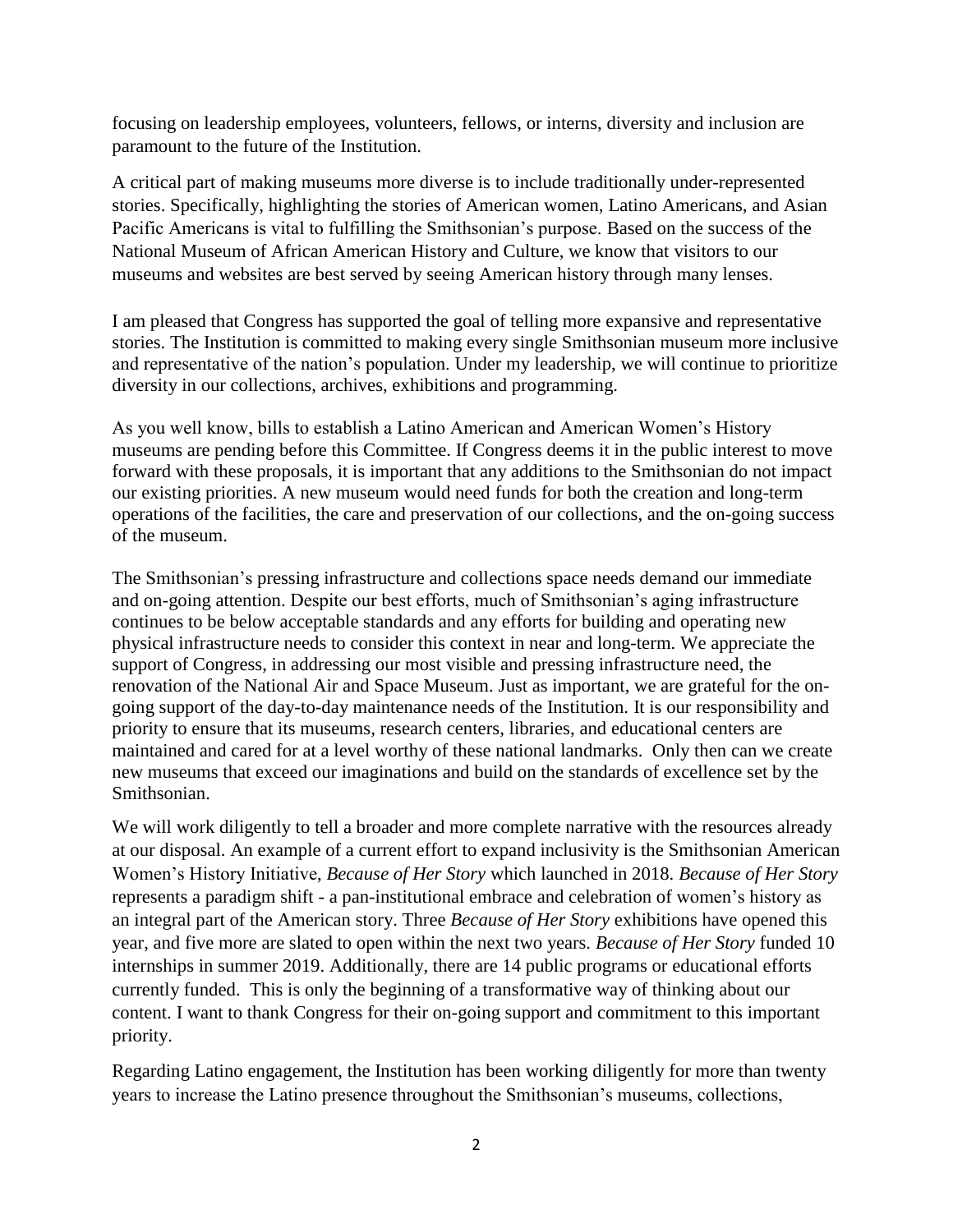research, and programs. The Smithsonian Latino Center was created in 1997 to promote Latino presence within the Smithsonian. The Center is not represented in one physical location; rather, it works collaboratively with the Institution's museums and research centers, ensuring that the contributions of the Latino community in the arts, history, national culture, and scientific achievement are explored, presented, celebrated, and preserved.

Our museums and programs have increased their collections and mounted scores of exhibitions and programs that relate to Latino American history. Currently, the Smithsonian Latino Center is preparing to unveil the first Latino gallery to open on the National Mall. The new permanent Molina Family Latino Gallery will open in the National Museum of American History in the fall 2021. You may be interested in knowing that the Latino Center currently has fifteen curators and nine curatorial assistants who we have added to our Museum staff in the last several years. We expect that many more diverse staff will be added in the future.

The Smithsonian also founded the Smithsonian Asian Pacific American Center (APAC) in 1997 which has served to further the inclusion of Asian Pacific Americans across the Smithsonian's collections, research, exhibitions, and programs. APAC aims to bring the diversity and complexity of Asian Pacific America—the fastest growing ethnic group in the U.S. with a population of almost 20 million—to the Smithsonian. APAC is currently fundraising for the first gallery dedicated to Asian Pacific American history, art, and culture in the Smithsonian.

The Smithsonian has a long history as both a research institution and trusted educational resource. When we were founded, there was discussion about whether we would be established as a university. Ultimately, that did not meet James Smithson's vision to create an Institution for the increase and diffusion of knowledge. We had to be a unique establishment, dedicated to making new discoveries and educating the public about them.

Our work to increase knowledge is never ending. Earlier this year, the entire world shared in a moment of discovery as the first image of a black hole was revealed. You may not know, that the Smithsonian was at the center of this advancement in astrophysics. The global team responsible for this breakthrough was built and directed out of the Smithsonian Astrophysical Observatory. Back on Earth, Smithsonian researchers are leaders in conservation biology. We are conducting groundbreaking research in marine and terrestrial environments alike, reintroducing animals that had been extinct in the wild to their native habitats and creating an unmatched resource for understanding life on our planet through our collections.

As we continue to make new discoveries, we must be sure to share them with future generations. To that end, I plan to reimagine the Smithsonian's role in a lifelong learning by becoming a national leader in pre-K-12 education. I believe as an educational organization we have an obligation to make education a priority. Already, we create educational materials based on our science and scholarship that enhance the ways students and teachers engage in 21st-century learning. Smithsonian education materials are used by teachers in all 50 states, but we can do more. We are developing a model for the future of education through a collaboration with the Washington, D.C. public school system. In time, we plan to share our model on a national and international stage.